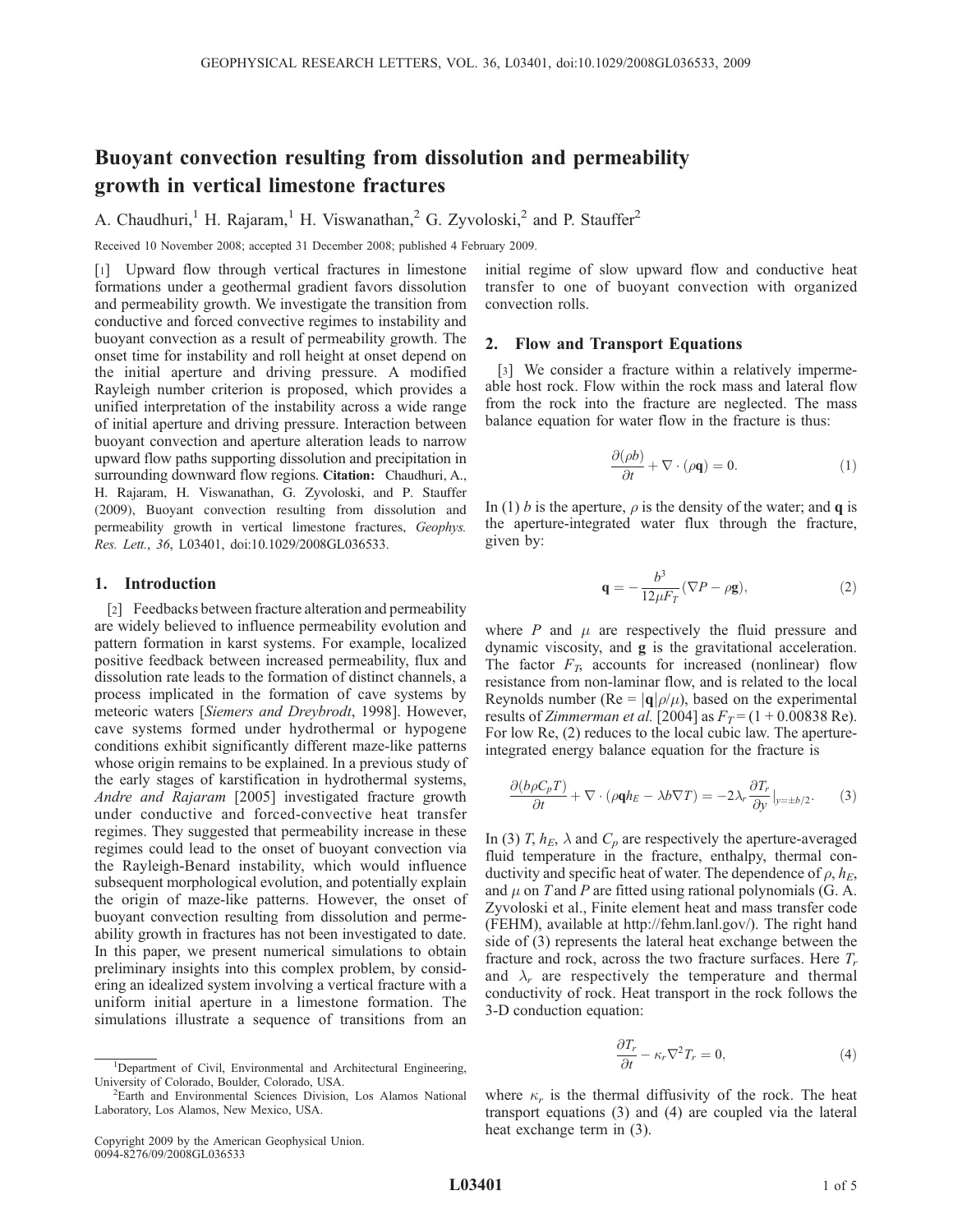

Figure 1. Geometry and dimensions of a simple fracturematrix system. The water flows vertically upward against the geothermal temperature gradient.

[4] The rate of aperture alteration is largely controlled by solubility  $(c_s)$  gradients resulting from temperature and pressure gradients [Andre and Rajaram, 2005], and thus described by:

$$
\frac{\partial b}{\partial t} = \frac{1}{\omega \rho_r} \mathbf{q} \cdot \nabla c_s \tag{5}
$$

where  $\rho_r$  is the rock density and  $\omega$  represents the number of moles of soluble mineral per unit mass of rock. On the right hand side of (5), the diffusive/dispersive solute mass flux is neglected, because it is much smaller than the advective flux [Chaudhuri et al., 2008].

[5] For limestone, the dependence of solubility  $c_s$  on temperature and pressure is given by Andre and Rajaram [2005] and *Morel* [1983]:

$$
c_s = (1 + 0.0024(P - P_0))(1.42E - 3 - 1.97E - 4T - 4E - 8T^2)
$$
\n(6)

where  $P_0$  is a reference pressure in MPa and T is in  $\mathrm{^{\circ}C}$ . The most important feature of (6) is the retrograde solubility with temperature, which leads to dissolution if fluid cools along a flow path.

#### 3. Model Problem and Computational Approach

[6] The schematic computational domain is shown in Figure 1. Along the vertical fracture (1 km deep and 2 km wide), upward water flow is driven by an imposed pressure difference (greater than hydrostatic) between the top and bottom. The bottom temperature is held fixed at  $50^{\circ}$ C in both the fracture and the rock and a mixed boundary condition is applied at the top which maintains temperature at the upper boundary near the initial condition of  $10^{\circ}$ C. The initial temperature field follows a geothermal gradient of  $0.04^{\circ}$ C/m from bottom to top. This variation is prescribed as a boundary condition at the outer boundaries of the rock mass at all times. A soil layer is defined at the top of the fracture, where permeability is not altered. This avoids potentially unrealistic behavior resulting from imposing a boundary condition at the top of the fracture, where convection cells can lead to inflow or outflow. The coupled flow (1), heat transport (3) and aperture alteration (5) equations were solved numerically by using the software package FEHM (Finite Element Heat and Mass Transfer) (http:// fehm.lanl.gov/). The capability of FEHM for simulating convection in 3-D porous media was established by Stauffer et al. [1997]. Because FEHM was developed for porous media, simulation of  $(1)$ – $(5)$  was accomplished by treating the aperture as an ''equivalent porosity'' and relating permeability to aperture as implied by (2).

[7] The transient coupling between the buoyancyinfluenced fluid flow and heat transport equations controls the variable time-step used in the FEHM simulations. FEHM uses an implicit approach to solve 3-D fluid flow and heat transport equations. The extremely slow rate of aperture alteration justifies an explicit treatment of the coupling between the alteration equation (5) and the flow and transport equations (1, 2, and 3). The computational domain was discretized into a grid of  $(80 \times 25 \times 80)$ volume elements along  $(x, y, z)$  directions, with the central  $(80 \times 80)$  plane of elements representing the fracture. The fracture grid was nonuniform  $(25 \text{ m} \times 10 \text{ m} \text{ in the upper})$ portion of the fracture, increasing to  $25 \text{ m} \times 20 \text{ m}$  near the entrance). In the rock, a finer grid  $(5 \text{ cm})$  was used near the fracture-rock interface.

## 4. Results and Discussion

[8] Based on numerical simulations across a wide range of system parameters, we identified 4 distinct stages in the evolution of the fluid flow and thermal regime. In Stage 1, heat transfer is conduction dominated and the constant temperature, pressure (and solubility) gradients result in relatively uniform dissolution and aperture growth. Eventually, the permeability and fluid flux increase, forced-convective heat transfer effects become significant, and the temperature gradient becomes flat near the entrance (Stage 2, see Figure 2b). As a result, aperture growth slows down in the lower portion of the fracture, while it remains significant in the upper portion, leading to a nonuniform aperture profile (see Figure 2a). Up to this point, the behavior is similar to that previously identified by *Andre and Rajaram* [2005]. Stage 3 corresponds to the onset of buoyant convection in the upper portion of the fracture, where both the permeability and density gradient are large, typified by undulation of the temperature field (Figure 2b) and roll patterns in the flow field (Figure 2c). Once the buoyantconvection regime of Stage 3 is established, the aperture grows where the water flows up (cooling), and reduces where the water flows down (warming). This leads to the formation of narrow dissolution channels supporting upward flow, as seen in Figures 2d and 2f. As shown in Figures 2e and 2f, the convection rolls gradually extend to the middle of the fracture plane, some of them combine together and finally a few large rolls persist (Stage 4). The total upward flux out of the fracture increases significantly during the conduction and forced convection regimes, but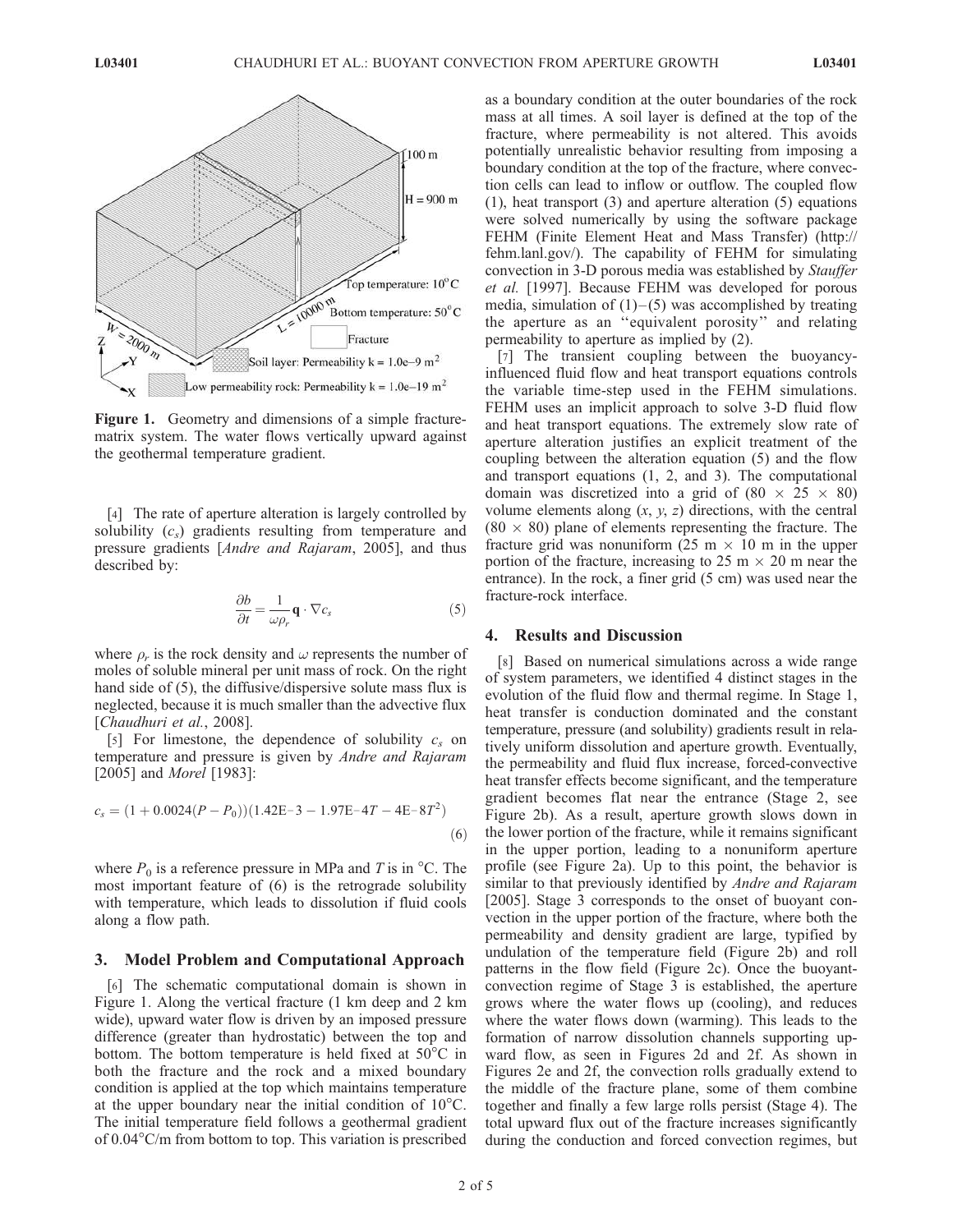

**Figure 2.** Aperture, corresponding temperature and flux fields (magnitudes are in log scale) at two different times for  $b_0 =$ 0.3 mm and  $\Delta P = 10.0$  MPa: (a–c) just after the onset of buoyant convection and (d–f) final configuration with narrow upward flow channels.

does not vary significantly with time in the buoyant convection regime.

[9] The main factor responsible for the onset of buoyant convection (transition from Stage 2 to 3) is aperture growth. The aperture growth rate depends on the magnitude of the upward flux and solubility gradient (see 5). The magnitude of the initial upward flux depends on initial aperture  $(b_0)$ and pressure difference  $(\Delta P)$ . Thus, for a given  $c_s(T, P)$ function, we consider  $b_0$  and  $\Delta P$  as the key system parameters influencing the Stage 2–3 transition, characterized by the onset time for buoyant convection  $(t_b)$  and the height of the convection rolls  $(H_{roll})$  at onset. Figures 3a and 3b

show the variation of  $t_b$  and  $H_{roll}$  (estimated by visual examination of the simulated flow fields) with  $b_0$  and  $\Delta P$ . At low values of  $\Delta P$ ,  $t_b$  is quite sensitive to  $b_0$ ; for small  $b_0$ , the initial aperture growth rate is also small, Stage 1 is longer, and thus  $t_b$  is larger. At small values of  $b_0$ ,  $t_b$ decreases with  $\Delta P$  because an increase in  $\Delta P$  leads to an increased flux (hence growth rate), decreasing the duration of Stage 1. For large values of  $b_0$ , Stage 1 is relatively shortlived, but Stage 2 is long and  $t_b$  increases as  $\Delta P$  increases because stronger forced convection inhibits buoyant convection. For large values of  $\Delta P$ ,  $t_b$  is relatively insensitive to  $b_0$ . The behavior at high  $b_0$  involves some very subtle



Figure 3. Characteristics of the onset of the buoyant convection for a range of  $(b_0)$  and  $(\Delta P)$ : (a) time required for onset  $t_b$ , (b) height of convection rolls (visually determined from flux field),  $H_{roll}$ , (c) maximum Rayleigh number,  $Ra_{max}$  and (d) comparison of  $H_{roll}$  with  $H - z_{max}$ .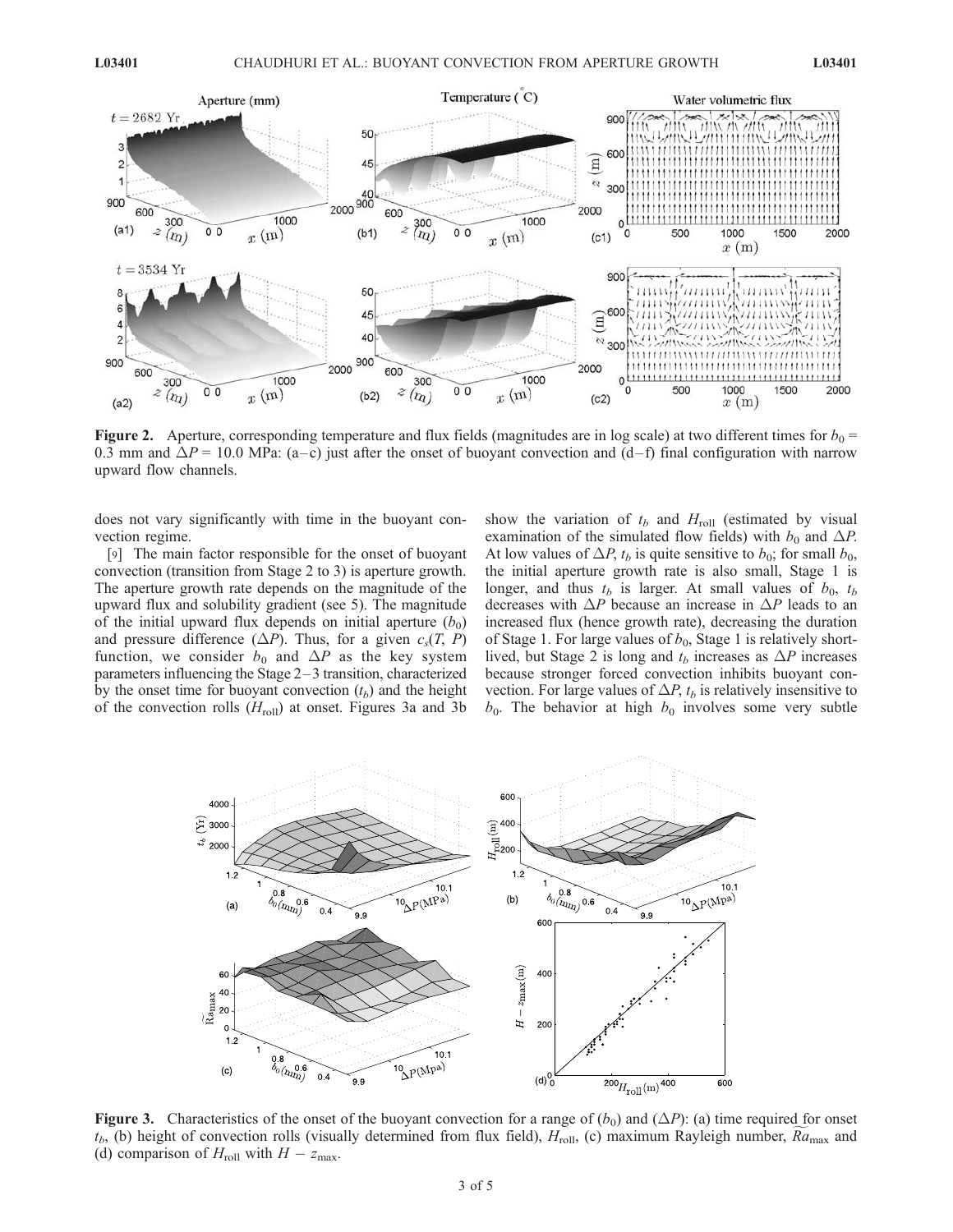

Figure 4. Time evolution of the modified Rayleigh number  $Ra(z, t)$  for different cases. The labels on the curves correspond to time (years). The thick curves correspond to the onset of buoyant convection.

effects: due to the large fluid flux, the forced-convective regime persists for a long time; in the absence of a significant temperature gradient, the pressure dependence of solubility plays an important role, causing slow precipitation due to a negative pressure gradient. Aperture reduction by precipitation causes a reduced flux, and the strength of the forced-convective regime reduces slowly, facilitating transition to a buoyant-convective regime. It should be noted that if the pressure dependence of calcite solubility is not represented, the forced-convective regime will persist forever at high  $b_0$ , with no transition to buoyant convection. The roll height at the onset of buoyant convection is small  $(\approx 110 \text{ m})$  at high  $b_0$  and  $\Delta P$ , because of the inhibitory influence of forced convection; and increases as  $b_0$  and  $\Delta P$ decrease. The late-time (Stage 4) convection roll pattern involves 4 to 8 rolls for the configuration of the fracture plane considered. No specific trend was observed in the number of rolls or the roll height ( $\approx 600$  m) as a function of  $b_0$  and  $\Delta P$  in stage 4.

[10] To gain more insight into the onset of buoyant convection (Stage  $2-3$  transition), we draw upon previous studies of the instability of stagnant fluid in a vertical fracture exchanging heat with a rock mass in a geothermal gradient (but without reactive alteration). Murphy [1979] concluded that the instability is largely controlled by transient heat exchange with the rock mass, which has a stabilizing influence that decreases with time. His analysis suggests that early-time ''spontaneous'' instability can only occur if the Rayleigh number Ra > approximately  $10(H/b)^2$ ( $H$  is the system height and  $b$  is the constant fracture aperture), which is practically impossible in the typical range of fracture apertures. He also showed that a ''delayed'' instability can occur if there are sustained perturbations to the temperature field, due to the diminishing influence of heat exchange with the rock. Although Murphy [1979] suggested that the critical Ra for delayed instability decreases as  $1/\sqrt{t}$ , subsequent numerical simulations by *Tournier et al.* [2000] with finite rock thickness show that it is a constant value, proportional to  $(H/b)$  (i.e.  $Ra(b/H)$  is constant at onset of instability). These results need to be modified for our situation, which is complicated by aperture growth, vertical  $(z)$  variations in aperture,

permeability and density gradient, and alteration of temperature gradients by forced convection. We therefore define the following modified Rayleigh number  $Ra(z, t)$ :

$$
Ra(z, t) = \frac{K_{eff}(z, t)\Delta\rho(z, t)(H - z)}{\rho_0 \kappa} \tag{7}
$$

where  $\rho_0$  is the reference density of the water entering from the bottom,  $K_{\text{eff}}(z, t)$  and  $\Delta \rho(z, t)$  are respectively the effective hydraulic conductivity (computed as the harmonic average) and the density difference that control instability across the height  $H - z$ :

$$
K_{\text{eff}}(z,t) = \left(\frac{1}{H-z}\int_{z}^{H} \left(\frac{b^{2}(z',t)g}{12\nu(z',t)F_{T}(z',t)}\right)^{-1}dz'\right)^{-1},
$$
  
 
$$
\Delta\rho(z,t) = \rho(H,t) - \rho(z,t)
$$
 (8)

During the conductive and forced-convective regimes preceding instability, all the properties are uniform along the x direction, thus the x dependence in  $(7)$  and  $(8)$  is dropped. While  $H - z$  reduces with z, both  $K<sub>eff</sub>(z, t)$  and  $\Delta \rho(z, t)$  increase with z in the forced-convective regime. Consequently  $Ra(z, t)$  will vary non-monotonically with z. We use  $z_{\text{max}}$  to denote the vertical location of the maximum value of  $Ra(z, t)$ . Motivated by *Tournier et al.* [2000], and noting that the most favorable condition for instability is between  $z_{\text{max}}$  and H, we multiply Ra(z, t) with a quantity analogous to their  $(b/H)$  to analyze the instability:  $Ra(z, t)$  = Ra(z, t)(b(z<sub>max</sub>, t)/(H – z<sub>max</sub>) where b(z<sub>max</sub>, t) is the average aperture between  $z_{\text{max}}$  and H. The effective height of the rolls in defining  $Ra(z, t)$  is taken to be  $H - z<sub>max</sub>$ . The time evolution of  $Ra(z, t)$  during Stage 2 is shown in Figures 4a to 4d for 4 different pairs of  $b_0$  and  $\Delta P$ . For smaller  $b_0$ (Figures 4a and 4c), the maximum Rayleigh number,  $Ra<sub>max</sub>$ increases with time, and the instability occurs when  $(Ra_{\text{max}})$ exceeds a critical value  $Ra_{\text{crit}}$ . For larger  $b_0$ , (Figures 4b and 4d) the initial  $Ra(z,0)$  has a maximum value at  $z = 0$ , which is larger than the maximum value at later times, yet no instability occurs because the spontaneous instability criterion is not satisfied. With time, there is a significant region in the lower portion of the fracture where  $Ra(z, t)$  is